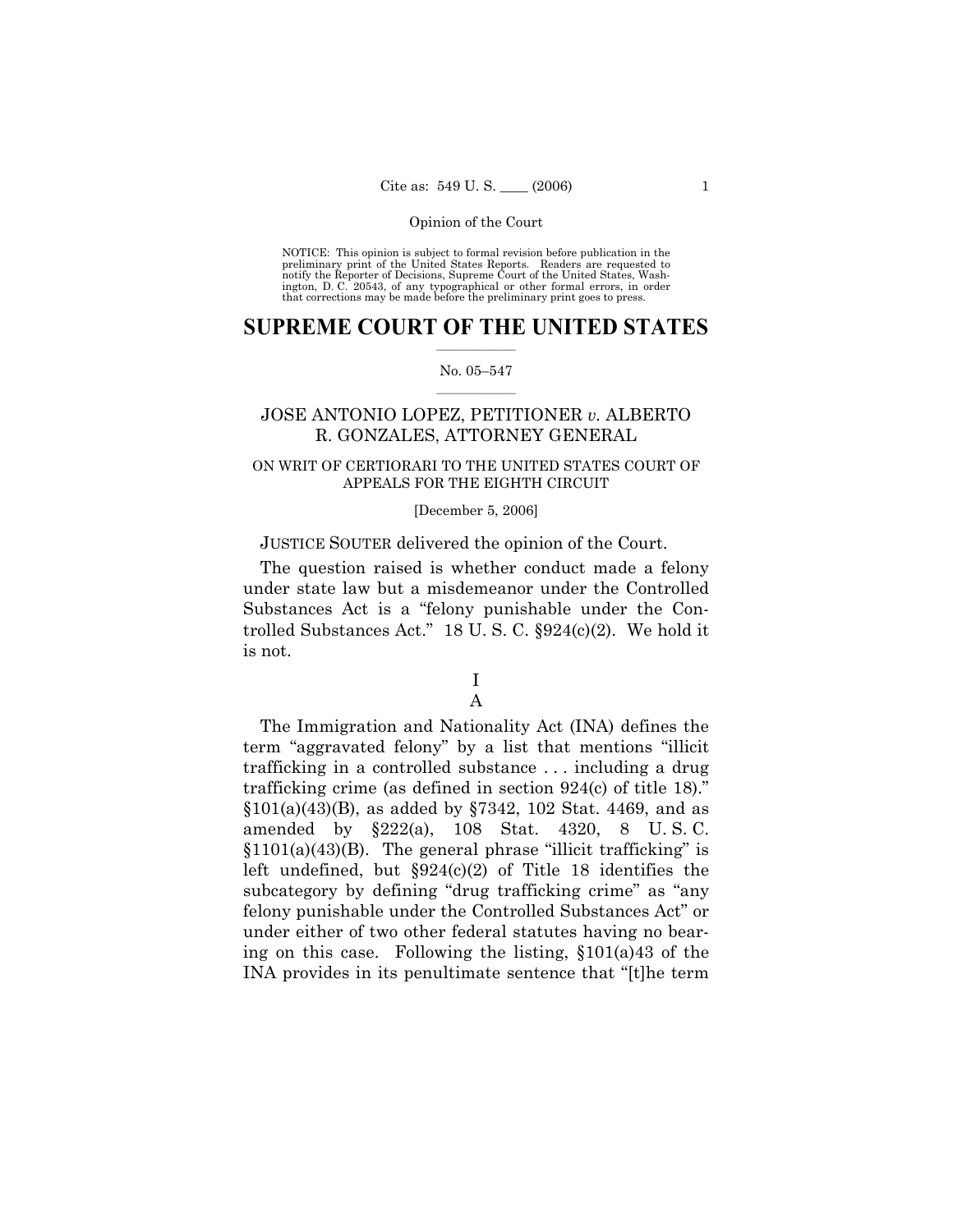## Opinion of the Court

[aggravated felony] applies to an offense described in this paragraph whether in violation of Federal or State law" or, in certain circumstances, "the law of a foreign country."  $8$ U. S. C. ß1101(a)(43).

 An aggravated felony on a criminal record has worse collateral effects than a felony conviction simple. Under the immigration statutes, for example, the Attorney General's discretion to cancel the removal of a person otherwise deportable does not reach a convict of an aggravated felony.  $$1229b(a)(3)$ . Nor is an aggravated felon eligible for asylum.  $\S(1158(b)(2)(A)(ii))$ ,  $1158(b)(2)(B)(i)$ . And under the sentencing law, the Federal Guidelines attach special significance to the "aggravated felony" designation: a conviction of unlawfully entering or remaining in the United States receives an eight-level increase for a prior aggravated felony conviction, but only four levels for "any other felony.î United States Sentencing Commission, Guidelines Manual ß2L1.2 (Nov. 2005) (hereinafter USSG); *id.*, comment., n. 3 (adopting INA definition of aggravated felony).

 Although petitioner Jose Antonio Lopez entered the United States illegally in 1986, in 1990 he became a legal permanent resident. In 1997, he was arrested on state charges in South Dakota, pleaded guilty to aiding and abetting another person's possession of cocaine, and was sentenced to five years' imprisonment. See S.D. Codified Laws  $$22-42-5$  (1988);  $$22-6-1$  (Supp. 1997); §22-3-3 (1988). He was released for good conduct after 15 months.

 After his release, the Immigration and Naturalization Service (INS)1 began removal proceedings against Lopez,

B

<sup>&</sup>lt;sup>1</sup>The INS's immigration-enforcement functions are now handled by the Bureau of Immigration and Customs Enforcement in the Department of Homeland Security. See *Clark* v. *Martinez*, 543 U. S. 371, 374, n. 1 (2005).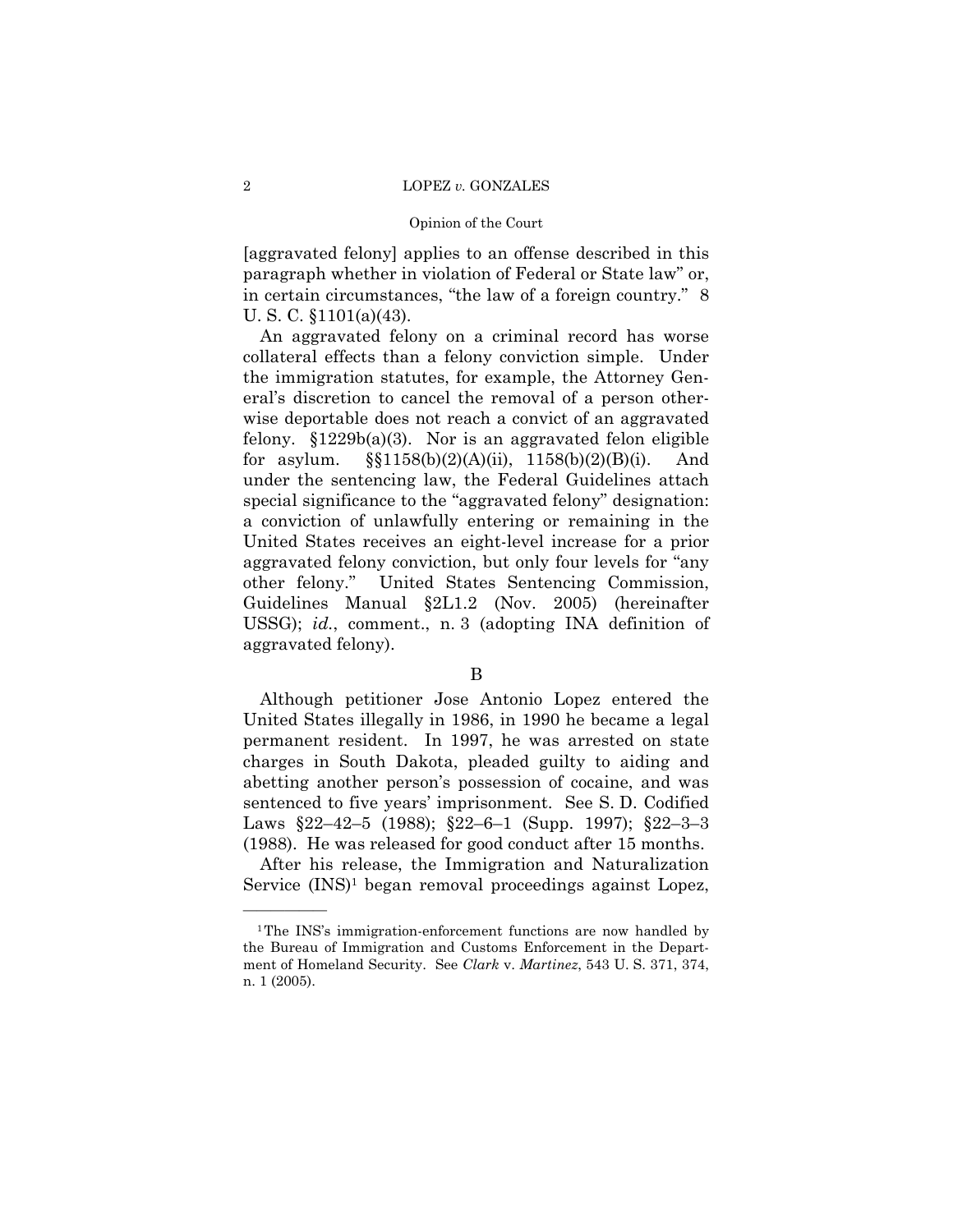on two grounds: that his state conviction was a controlled substance violation, see 8 U.S.C.  $\S 1227(a)(2)(B)(i)$ , and was also for an aggravated felony, see  $$1227(a)(2)(A)(iii)$ . Lopez conceded the controlled substance violation but contested the aggravated felony determination, which would disqualify him from discretionary cancellation of removal. See  $$1229b(a)(3)$ . At first, the Immigration Judge agreed with Lopez that his state offense was not an aggravated felony because the conduct it proscribed was no felony under the Controlled Substances Act (CSA). But after the Board of Immigration Appeals (BIA) switched its position on the issue, the same judge ruled that Lopezís drug crime was an aggravated felony after all, owing to its being a felony under state law. See *Matter of Yanez-Garcia*, 23 I. & N. Dec. 390 (2002) (announcing that BIA decisions would conform to the applicable Circuit law); *United States* v. *Briones-Mata*, 116 F. 3d 308 (CA8 1997) *(per curiam)* (holding state felony possession offenses are aggravated felonies). That left Lopez ineligible for cancellation of removal, and the judge ordered him removed. The BIA affirmed, and the Court of Appeals affirmed the BIA, 417 F. 3d 934 (CA8 2005).2

 We granted certiorari to resolve a conflict in the Circuits about the proper understanding of conduct treated as a felony by the State that convicted a defendant of committing it, but as a misdemeanor under the CSA.3 547 U. S.

<sup>2</sup>Although the Government has deported Lopez, we agree with the parties that the case is not moot. Lopez can benefit from relief in this Court by pursuing his application for cancellation of removal, which the Immigration Judge refused to consider after determining that Lopez

had committed an aggravated felony. 3Compare *United States* v. *Wilson*, 316 F. 3d 506 (CA4 2003) (statelaw felony is an aggravated felony); *United States* v. *Simon*, 168 F. 3d 1271 (CA11 1999) (same); *United States* v. *Hinojosa-Lopez*, 130 F. 3d 691 (CA5 1997) (same); *United States* v. *Briones-Mata*, 116 F. 3d 308 (CA8 1997) *(per curiam)* (same); *United States* v. *Cabrera-Sosa*, 81 F. 3d 998 (CA10 1996) (same); *United States* v. *Restrepo-Aguilar*, 74 F. 3d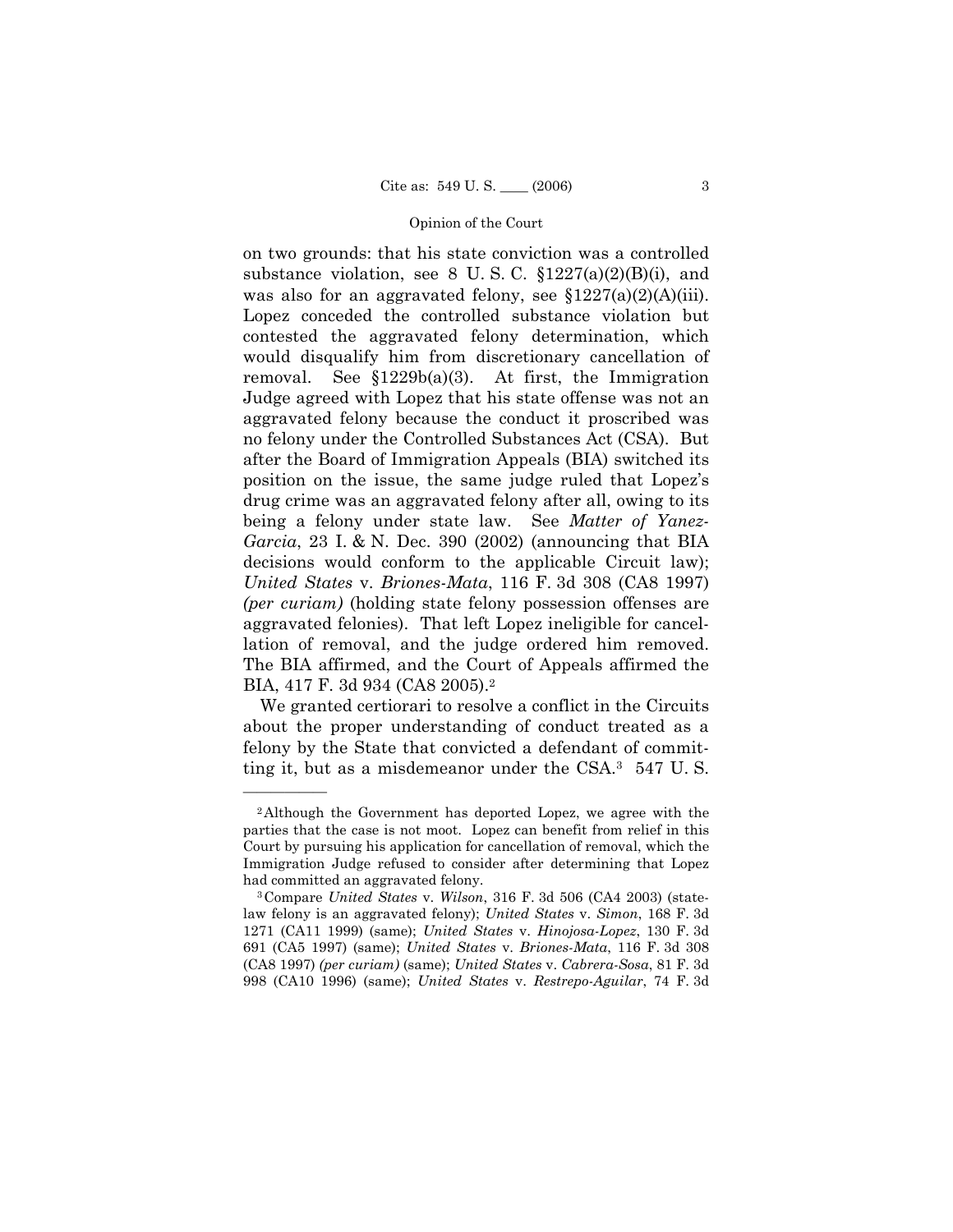$\mu$  (2006). We now reverse.

# II

 The INA makes Lopez guilty of an aggravated felony if he has been convicted of "illicit trafficking in a controlled substance  $\dots$  including," but not limited to, "a drug trafficking crime (as defined in section  $924(c)$  of title 18).<sup>n</sup> 8 U. S. C. ß1101(a)(43)(B). Lopezís state conviction was for helping someone else possess cocaine in South Dakota, which state law treated as the equivalent of possessing the drug, S. D. Codified Laws  $\S22-3-3$ , a state felony,  $\S22-42$ 5. Mere possession is not, however, a felony under the federal CSA, see 21 U. S. C. ß844(a), although possessing more than what one person would have for himself will support conviction for the federal felony of possession with intent to distribute, see ß841 (2000 ed. and Supp. III); *United States* v. *Kates*, 174 F. 3d 580, 582 (CA5 1999) *(per curiam*) ("Intent to distribute may be inferred from the possession of a quantity of drugs too large to be used by the defendant alone").

 Despite this federal misdemeanor treatment, the Government argues that possession's felonious character as a state crime can turn it into an aggravated felony under the INA. There, it says, illicit trafficking includes a drug trafficking crime as defined in federal Title 18. Title 18 defines "drug trafficking crime" as "any felony punishable

<sup>361 (</sup>CA1 1996) (same), with *Gonzales-Gomez* v. *Achim*, 441 F. 3d 532 (CA7 2006) (state-law felony is not an aggravated felony); *United States* v. *Palacios-Suarez*, 418 F. 3d 692 (CA6 2005) (same); *Gerbier* v. *Holmes*, 280 F. 3d 297 (CA3 2002) (same). Two Circuits have construed the aggravated felony definition one way in the sentencing context and another in the immigration context. Compare *United States* v. *Ibarra-Galindo*, 206 F. 3d 1337 (CA9 2000) (in sentencing case, state-law felony is an aggravated felony); *United States* v. *Pornes-Garcia*, 171 F. 3d 142 (CA2 1999) (same), with *Cazarez-Gutierrez* v. *Ashcroft*, 382 F. 3d 905 (CA9 2004) (in immigration case, state-law felony is not an aggravated felony); *Aguirre* v. *INS*, 79 F. 3d 315 (CA2 1996) (same).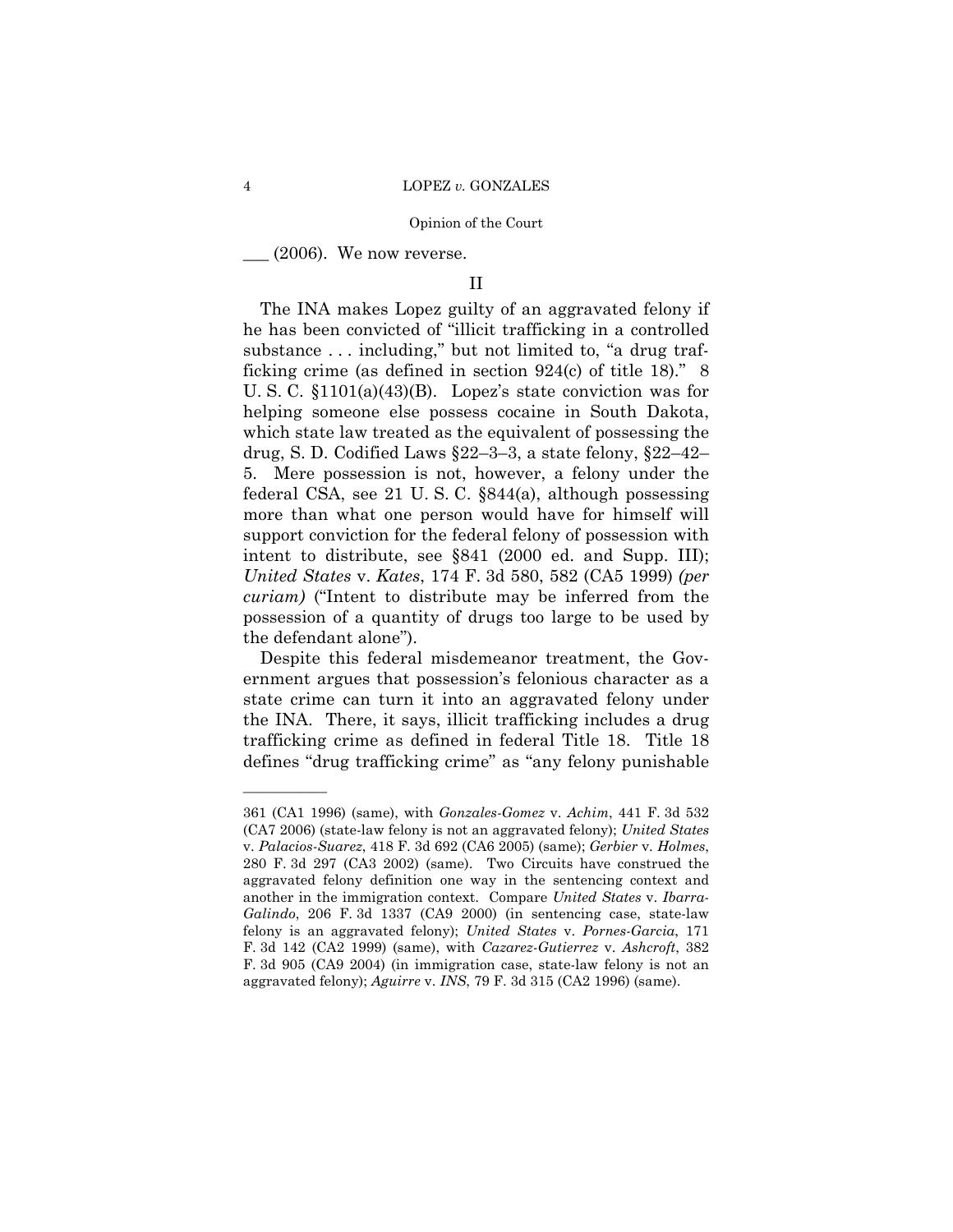under the Controlled Substances Act (21 U. S. C. 801 et seq.),"  $§924(c)(2)$ , and the CSA punishes possession, albeit as a misdemeanor, see ß405(a), 102 Stat. 4384, as renumbered and amended by  $\S 1002(g)$ , 104 Stat. 4828, 21 U. S. C. ß844(a). That is enough, says the Government, because  $\S 924(c)(2)$  requires only that the offense be punishable, not that it be punishable as a federal felony. Hence, a prior conviction in state court will satisfy the felony element because the State treats possession that way.

 There are a few things wrong with this argument, the first being its incoherence with any commonsense conception of "illicit trafficking," the term ultimately being defined. The everyday understanding of "trafficking" should count for a lot here, for the statutes in play do not define the term, and so remit us to regular usage to see what Congress probably meant. *FDIC* v. *Meyer*, 510 U. S. 471, 476 (1994). And ordinarily "trafficking" means some sort of commercial dealing. See Blackís Law Dictionary 1534  $(8th$  ed. 2004) (defining to "traffic" as to "trade or deal in (goods, esp. illicit drugs or other contraband)"); see also *Urena-Ramirez* v. *Ashcroft*, 341 F. 3d 51, 57 (CA1 2003) (similar definition); *State* v. *Ezell*, 321 S. C. 421, 425, 468 S. E. 2d 679, 681 (App. 1996) (same). Commerce, however, was no part of Lopez's South Dakota offense of helping someone else to possess, and certainly it is no element of simple possession, with which the State equates that crime. Nor is the anomaly of the Government's reading limited to South Dakota cases: while federal law typically treats trafficking offenses as felonies and nontrafficking offenses as misdemeanors, several States deviate significantly from this pattern.4

<sup>4</sup>Several States punish possession as a felony. See, *e. g.*, S. D. Codified Laws  $\S$ 22<sup>-42-5</sup> (2004), 22<sup>-6-1</sup> (2005 Supp.); Tex. Health & Safety Code Ann. §481.115 (West 2003); Tex. Penal Code Ann. §§12.32–12.35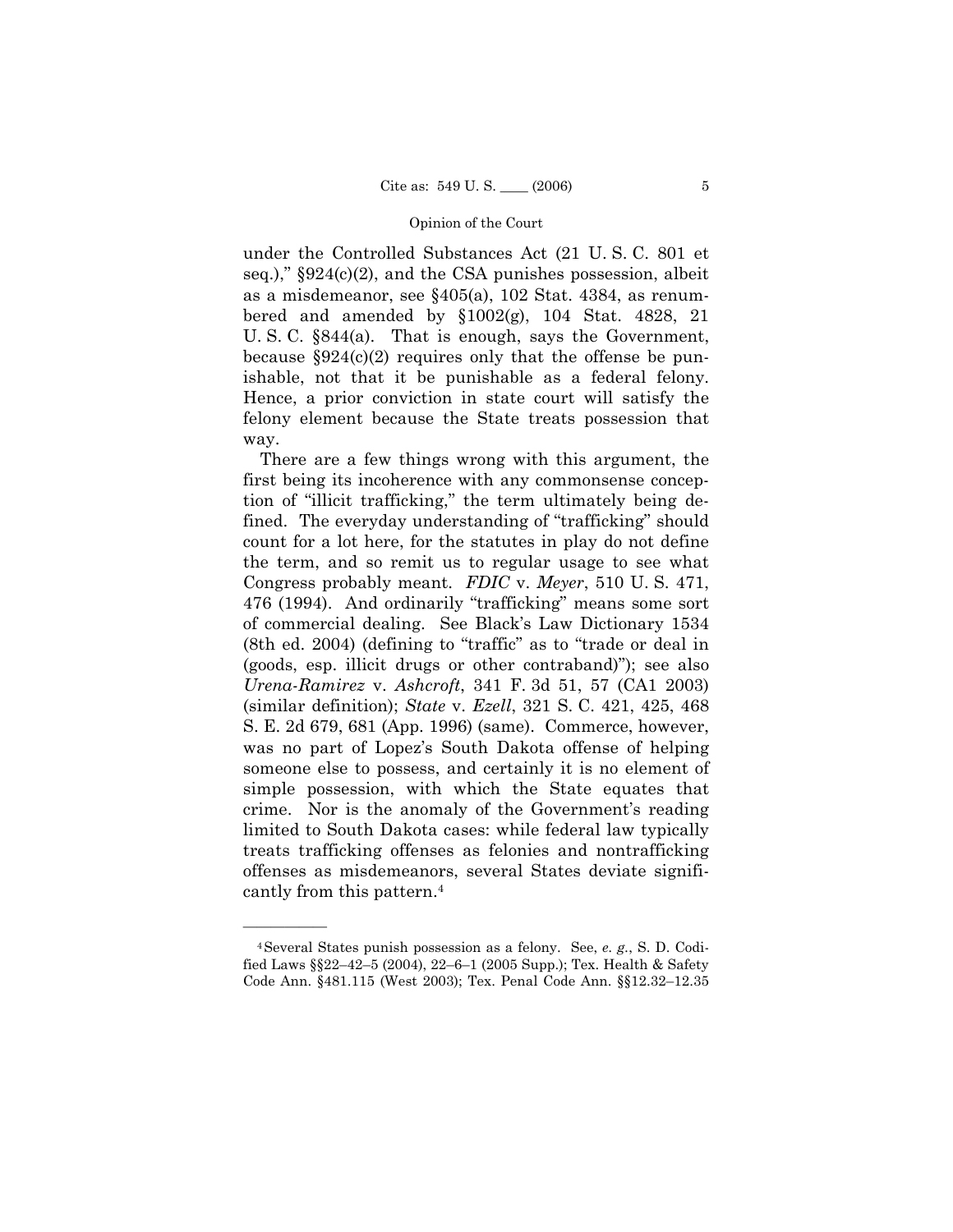## Opinion of the Court

 Reading ß924(c) the Governmentís way, then, would often turn simple possession into trafficking, just what the English language tells us not to expect, and that result makes us very wary of the Government's position. Cf. *Leocal* v. *Ashcroft*, 543 U.S. 1, 11 (2004) ("[W]e cannot forget that we ultimately are determining the meaning of the term 'crime of violence'"). Which is not to deny that the Government might still be right; Humpty Dumpty used a word to mean "'just what [he chose] it to mean neither more nor less,"<sup>5</sup> and legislatures, too, are free to be unorthodox. Congress can define an aggravated felony of illicit trafficking in an unexpected way. But Congress would need to tell us so, and there are good reasons to think it was doing no such thing here.6

First, an offense that necessarily counts as "illicit trafficking" under the INA is a "drug trafficking crime" under

<sup>(</sup>West 2003); see also n. 10, *infra*. In contrast, with a few exceptions, the CSA punishes drug possession offenses as misdemeanors (that is, by one yearís imprisonment or less, cf. 18 U. S. C. ß3559(a)), see 21 U. S. C.  $8844(a)$  (providing for "a term of imprisonment of not more than 1 yearî for possession offenses except for repeat offenders, persons who possess more than five grams of cocaine base, and persons who possess flunitrazepam), and trafficking offenses as felonies, see ß841

<sup>(2000</sup> ed. and Supp. III).  $5L$ . Carroll, Alice in Wonderland and Through the Looking Glass 198 (Messner 1982).  $60f$  course, we must acknowledge that Congress did counterintui-

tively define some possession offenses as "illicit trafficking." Those state possession crimes that correspond to felony violations of one of the three statutes enumerated in  $\S 924(c)(2)$ , such as possession of cocaine base and recidivist possession, see 21 U. S. C. ß844(a), clearly fall within the definitions used by Congress in 8 U.S.C.  $$1101(a)(43)(B)$ and 18 U. S. C. ß924(c)(2), regardless of whether these federal possession felonies or their state counterparts constitute "illicit trafficking in a controlled substance" or "drug trafficking" as those terms are used in ordinary speech. But this coerced inclusion of a few possession offenses in the definition of "illicit trafficking" does not call for reading the statute to cover others for which there is no clear statutory command to override ordinary meaning.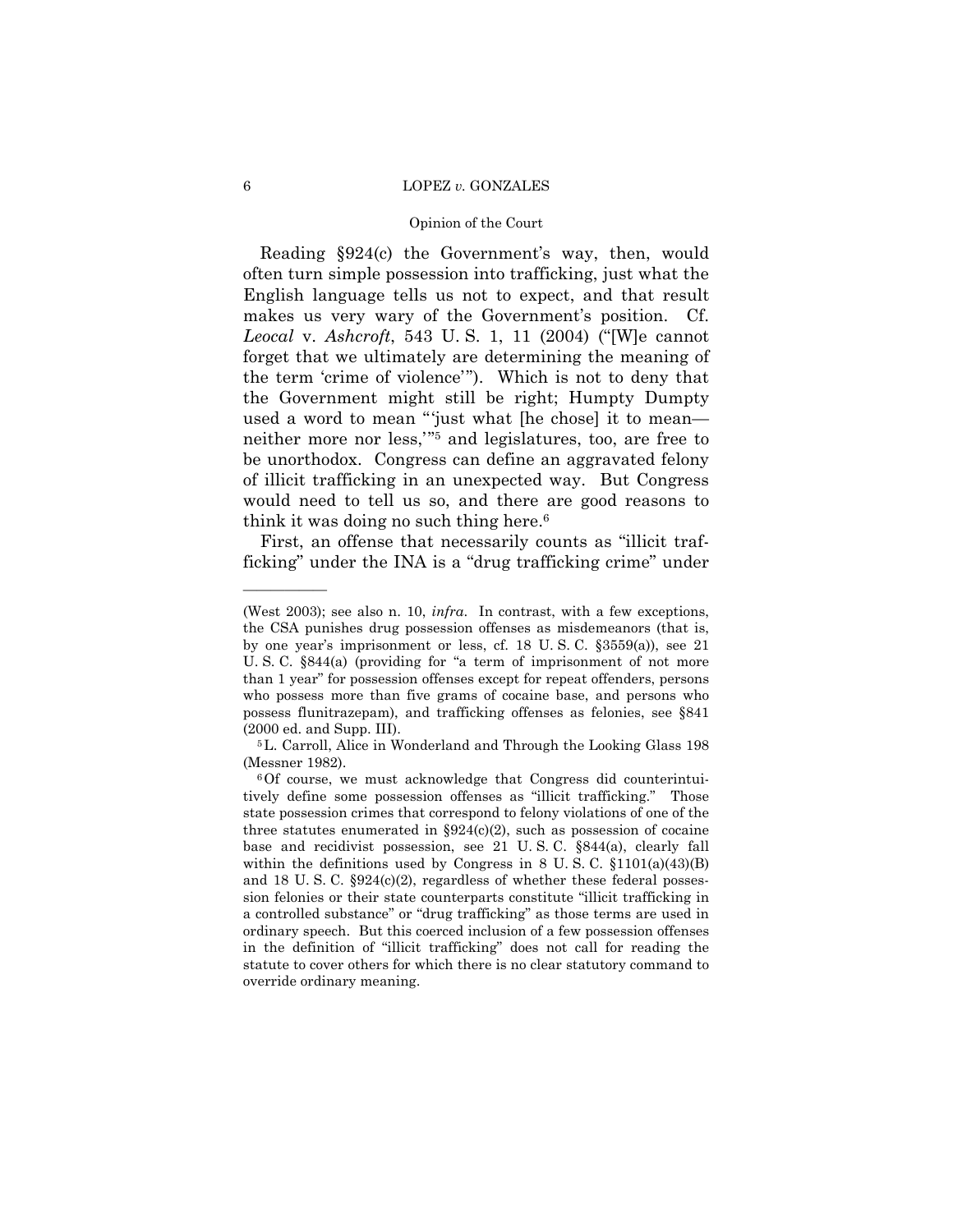§924(c), that is, a "felony punishable under the  $[CSA]$ ,"  $§924(c)(2)$ . And if we want to know what felonies might qualify, the place to go is to the definitions of crimes punishable as felonies under the Act; where else would one naturally look? Although the Government would have us look to state law, we suspect that if Congress had meant us to do that it would have found a much less misleading way to make its point. Indeed, other parts of §924 expressly refer to guilt under state law, see  $\S 924(g)(3)$ ,  $(k)(2)$ , and the implication confirms that the reference solely to a "felony punishable under the  $[CSA]$ " in  $\S 924(c)(2)$  is to a crime punishable as a felony under the federal Act. See *Russello* v. *United States*, 464 U. S. 16, 23  $(1983)$  ("[W]here Congress includes particular language in one section of a statute but omits it in another section of the same Act, it is generally presumed that Congress acts intentionally and purposely in the disparate inclusion or exclusion" (alteration in original; internal quotation marks omitted)). Unless a state offense is punishable as a federal felony it does not count.

 The Government stresses that the text does not read "punishable as a felony," and that by saying simply "punishableî Congress left the door open to counting state felonies, so long as they would be punishable at all under the CSA. But we do not normally speak or write the Government's way. We do not use a phrase like "felony punishable under the [CSA]" when we mean to signal or allow a break between the noun "felony" and the contiguous modifier "punishable under the [CSA]," let alone a break that would let us read the phrase as if it said "felony" punishable under the CSA whether or not as a felony." Regular usage points in the other direction, and when we read "felony punishable under the  $\dots$  Act," we instinctively understand "felony punishable as such under the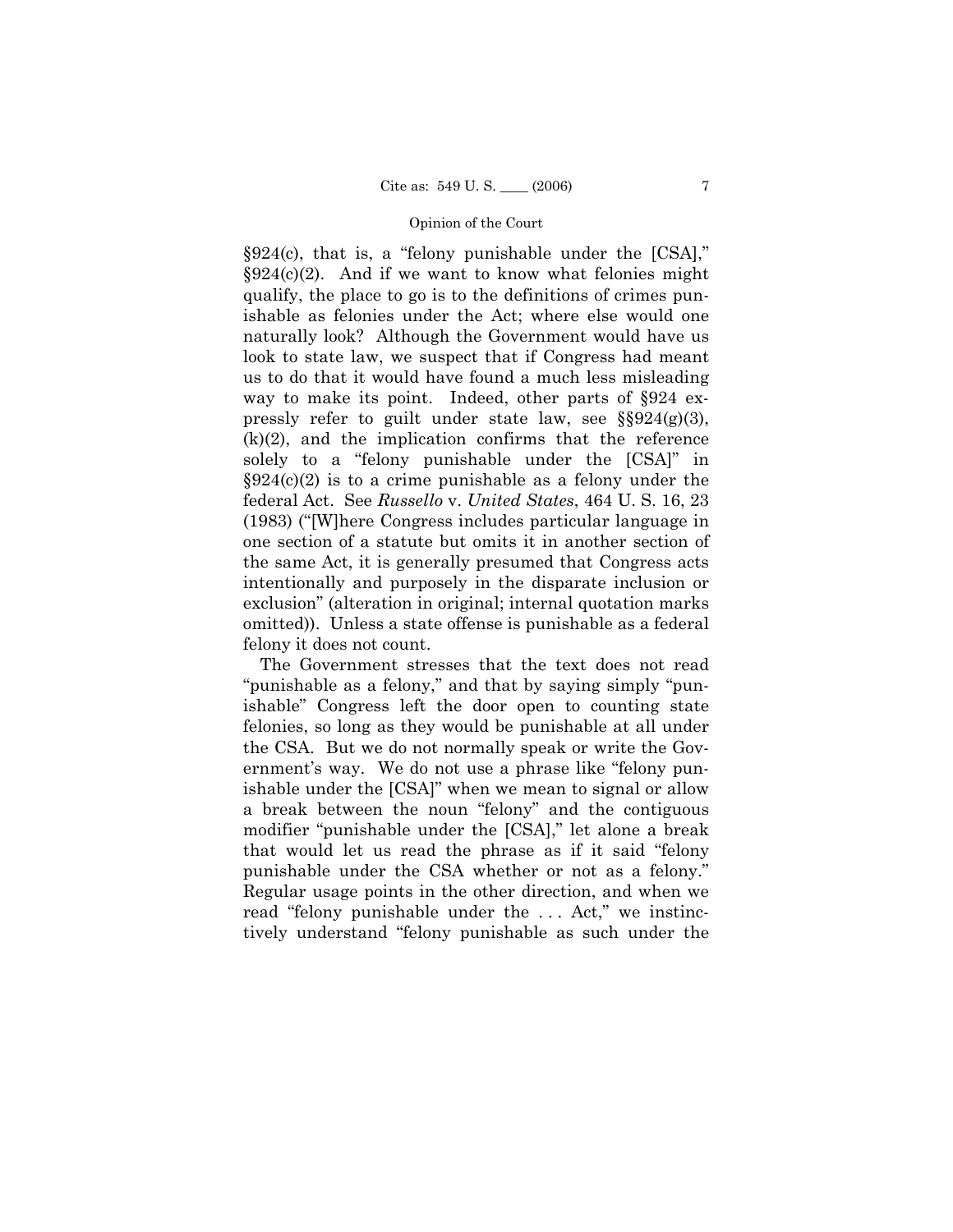# Opinion of the Court

Act" or "felony as defined by the Act."<sup>7</sup> Without some further explanation, using the phrase to cover even a misdemeanor punishable under the Act would be so much trickery, violating "the cardinal rule that statutory language must be read in context.î *General Dynamics Land Systems, Inc.* v. *Cline*, 540 U. S. 581, 596 (2004) (internal quotation marks and brackets omitted). That is why our interpretive regime reads whole sections of a statute together to fix on the meaning of any one of them, and the last thing this approach would do is divorce a noun from the modifier next to it without some extraordinary reason.

 The Government thinks it has a good enough reason for doing just that, in the INA provision already mentioned, that the term "aggravated felony" "applies to an offense described in this paragraph whether in violation of Federal or State law." 8 U.S. C.  $$1101(a)(43)$ . But before this provision is given the Governmentís expansive treatment, it makes sense to ask whether it would have some use short of wrenching the expectations raised by normal English usage, and in fact it has two perfectly straightforward jobs to do: it provides that a generic description of "an offense  $\ldots$  in this paragraph," one not specifically couched as a state offense or a federal one, covers either one, and it confirms that a state offense whose elements include the elements of a felony punishable under the CSA is an aggravated felony. Thus, if Lopezís state crime actually fell within the general term "illicit trafficking,"

<sup>&</sup>lt;sup>7</sup>With respect to this last possibility, for purposes of  $\S 924(c)(2)$  the crimes the CSA defines as "felonies" are those crimes to which it assigns a punishment exceeding one year's imprisonment. As the Government wisely concedes, see Brief for Respondent 25, although for its own purposes the CSA defines the term "felony" standing alone as "any Federal or State offense classified by applicable Federal or State law as a felony," 21 U.S. C.  $\S 802(13)$ , that definition does not apply here:  $$924(c)(2)$  refers to a felony "punishable under the [CSA]," not to conduct punishable under some other law but defined as a felony by the CSA.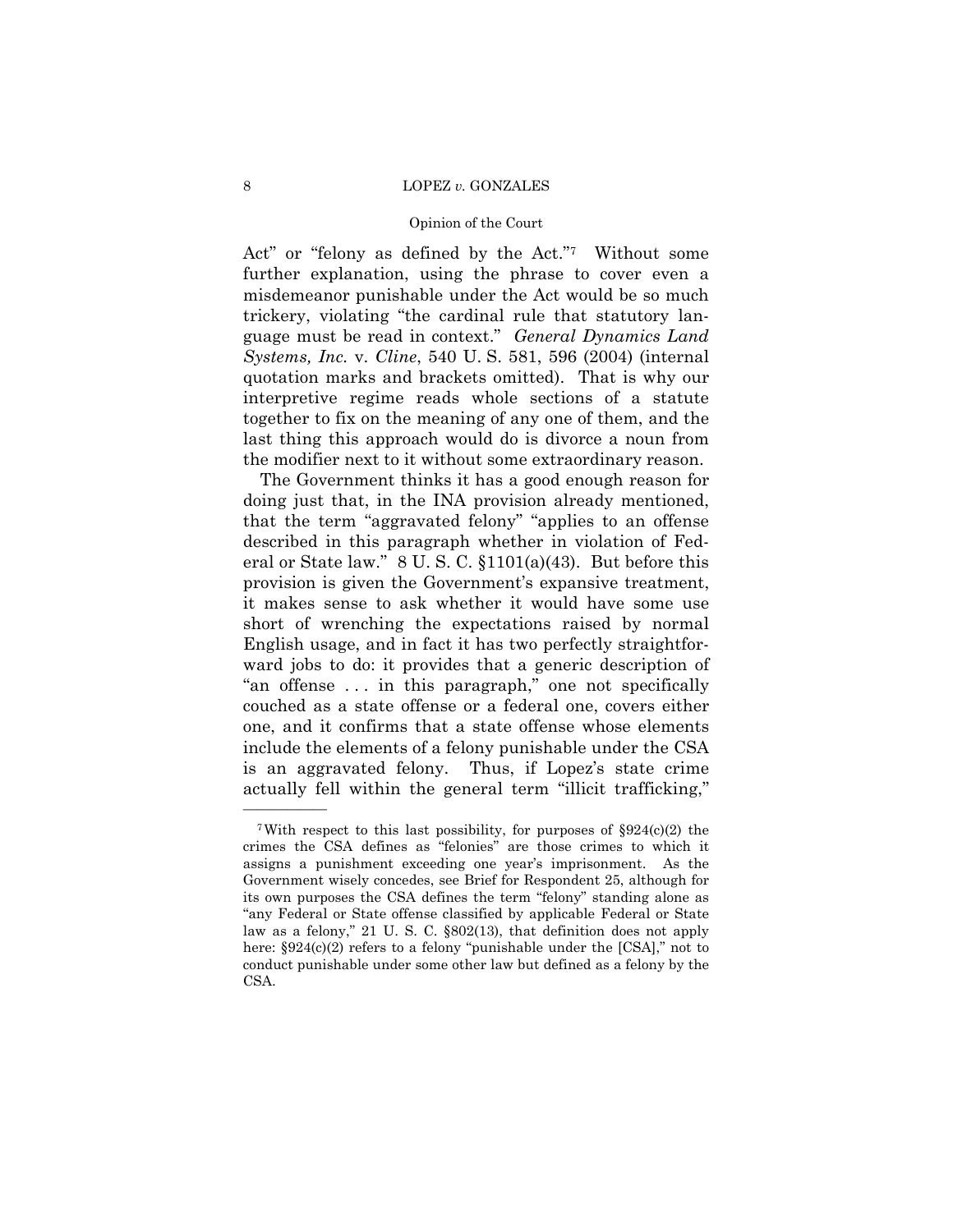the state felony conviction would count as an "aggravated" felony," regardless of the existence of a federal felony counterpart; and a state offense of possessing more than five grams of cocaine base is an aggravated felony because it is a felony under the CSA, 21 U. S. C. ß844(a).8

The Government's reliance on the penultimate sentence of 8 U. S. C. ß1101(a)(43) is misplaced for a second reason. The Government tries to justify its unusual reading of a defined term in the criminal code on the basis of a single sentence in the INA. But nothing in the penultimate sentence of  $$1101(a)(43)$  suggests that Congress changed the meaning of "felony punishable under the  $[CSA]$ " when it took that phrase from Title 18 and incorporated it into Title 8's definition of "aggravated felony." Yet the Government admits it has never begun a prosecution under 18 U. S. C.  $\S 924(c)(1)(A)$  where the underlying "drug trafficking crime" was a state felony but a federal misdemeanor. See Tr. of Oral Arg.  $33-36$ . This is telling: the failure of even a single eager Assistant United States Attorney to act on the Government's interpretation of "felony punishable under the [CSA]" in the very context in which that phrase appears in the United States Code belies the Government's claim that its interpretation is the more natural one.9

<sup>8</sup>Although the parties agree that Congress added the provision that both state and federal offenses qualify as aggravated felonies to codify the BIAís decision in *Matter of Barrett*, 20 I. & N. Dec. 171 (1990), see also H. R. Rep. No. 101–681, pt. 1, p. 147 (1990) (noting that the provision reflects congressional approval of *Barrett*), our enquiry requires looking beyond Congressís evident acceptance of *Barrett*. In *Barrett*, the BIA held only that the phrase "'drug trafficking crime'" includes state "crimes analogous to offenses under the Controlled Substances Act,î *Barrett*, *supra*, at 177, 178, without specifying whether a state crime must be "analogous" to a CSA felony, as opposed to a CSA mis-

demeanor, to count.<br><sup>9</sup>Contrary to the Government's response at oral argument, such a prosecution should be possible under the Government's proffered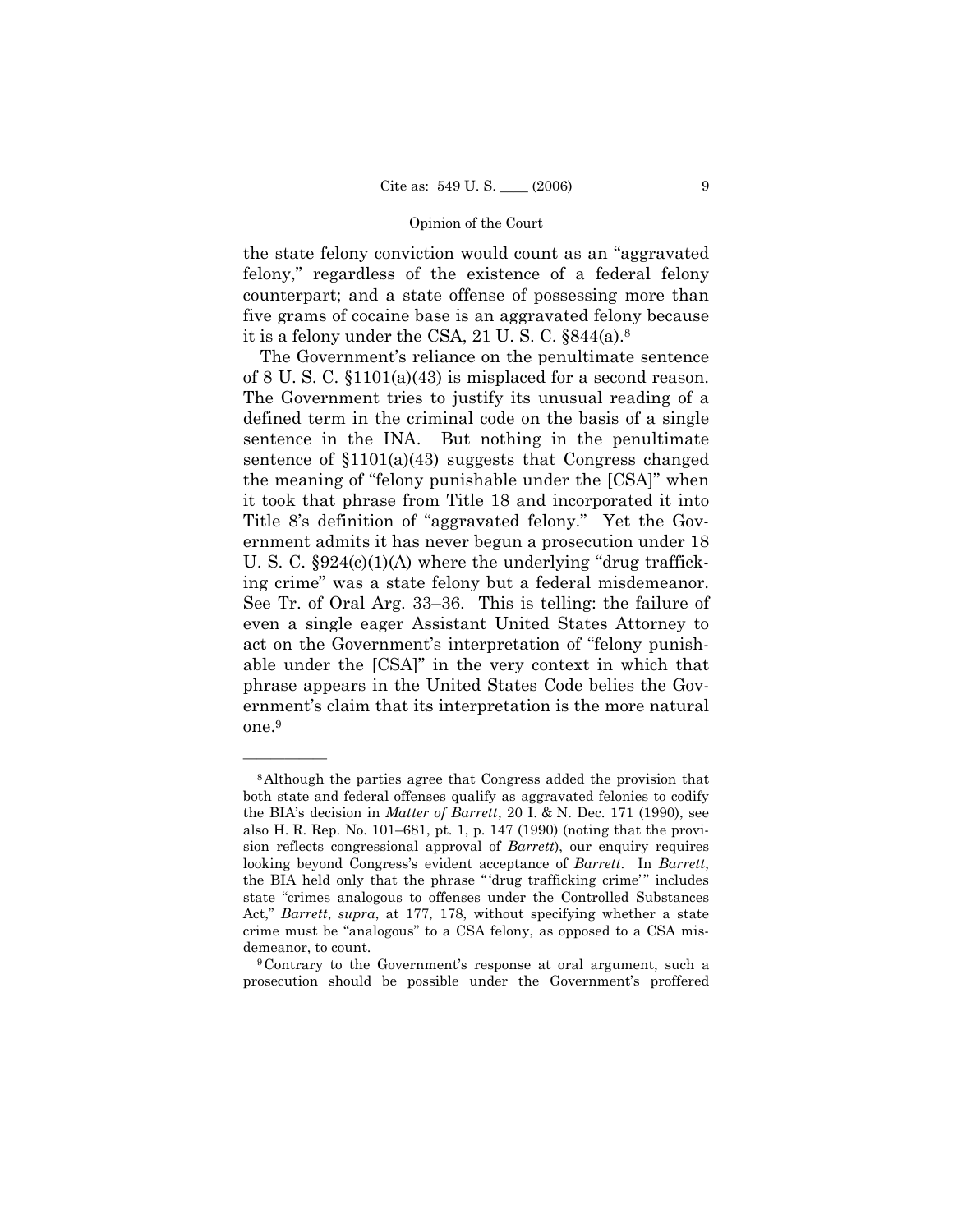## Opinion of the Court

Finally, the Government's reading would render the law of alien removal, see  $8 \text{ U.S. C. }$   $$1229b(a)(3)$ , and the law of sentencing for illegal entry into the country, see USSG ß2L1.2, dependent on varying state criminal classifications even when Congress has apparently pegged the immigration statutes to the classifications Congress itself chose. It may not be all that remarkable that federal consequences of state crimes will vary according to state severity classification when Congress describes an aggravated felony in generic terms, without express reference to the definition of a crime in a federal statute (as in the case of "illicit" trafficking in a controlled substance"). But it would have been passing strange for Congress to intend any such result when a state criminal classification is at odds with a federal provision that the INA expressly provides as a specific example of an "aggravated felony" (like the  $\S 924(c)(2)$  definition of "drug trafficking crime"). We cannot imagine that Congress took the trouble to incorporate its own statutory scheme of felonies and misdemeanors if it meant courts to ignore it whenever a State chose to punish a given act more heavily.

 Two examples show the untoward consequences of the Governmentís approach. Consider simple possession of marijuana. Not only is it a misdemeanor under the CSA, see 21 U.S.C.  $§844(a)$ , but the INA expressly excludes "a single offense involving possession for one's own use of 30 grams or lessî from the controlled substance violations

interpretation because this subset of "drug trafficking crime[s]" still "may be prosecuted in a court of the United States," 18 U.S.C. §924(c)(1)(A), albeit at the misdemeanor level. For the same reason, the dissent's argument that our reading renders superfluous the requirement in  $\S 924(c)(1)(A)$  that the crime "may be prosecuted in a court of the United Statesî misses the mark. *Post*, at 3 (opinion of THOMAS, J.). That phrase would be no less superfluous under the dissent's preferred reading, which would still require that the offense be "capable of punishment under the Controlled Substances Act," post, at 1, and therefore subject to prosecution in federal court.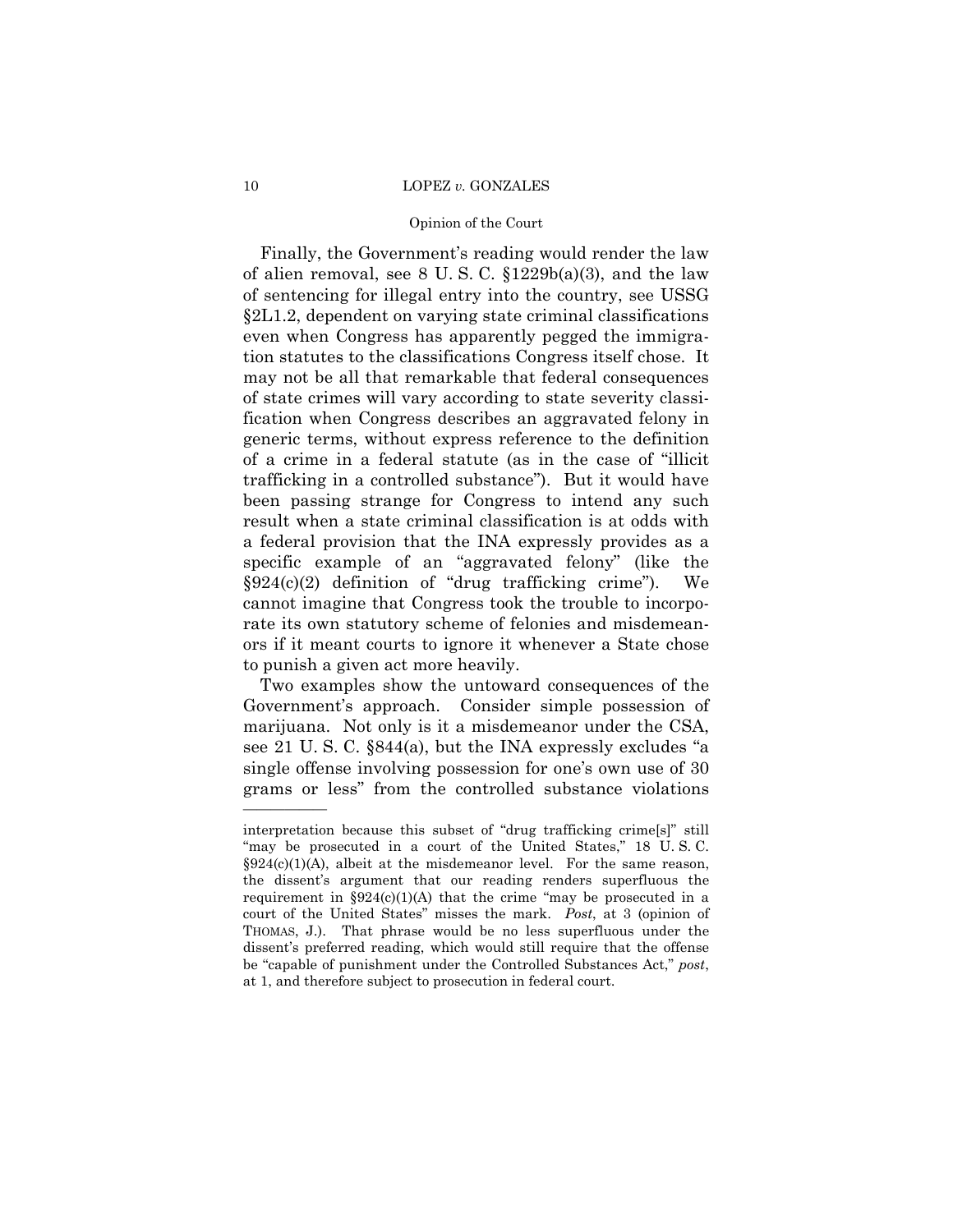that are grounds for deportation,  $8 \text{ U.S. C. } \S 1227(a)$  $(2)(B)(i)$ . Yet by the Government's lights, if a State makes it a felony to possess a gram of marijuana the congressional judgment is supplanted, and a state convict is subject to mandatory deportation because the alien is ineligible for cancellation of removal. See  $$1229b(a)(3).^{10}$ There is no hint in the statute's text that Congress was courting any such state-by-state disparity.

 The situation in reverse flouts probability just as much. Possessing more than five grams of cocaine base is a felony under federal law. See 21 U. S. C. ß844(a). If a State drew the misdemeanor-felony line at six grams plus, a person convicted in state court of possessing six grams would not be guilty of an aggravated felony on the Government's reading, which makes the law of the convicting jurisdiction dispositive. See Brief for Respondent 48. Again, it is just not plausible that Congress meant to authorize a State to overrule its judgment about the consequences of federal offenses to which its immigration law expressly refers.

 True, the argument is not all one-sided. The Government points out that some States graduate offenses of drug possession from misdemeanor to felony depending on quantity, whereas Congress generally treats possession alone as a misdemeanor whatever the amount (but leaves it open to charge the felony of possession with intent to distribute when the amount is large). Thus, an alien

<sup>10</sup> Indeed, several States treat possession of less than 30 grams of marijuana as a felony. See Fla. Stat.  $\S$ 893.13(6)(a)-(b), 775.082(3)(d) (2006) (punishing possession of over 20 grams of marijuana as a felony); Nev. Rev. Stat. §§453.336(1)–(2) (2004), §§453.336(4), 193.130 (2003) (punishing possession of more than one ounce, or 28.3 grams, of marijuana as a felony); N. D. Cent. Code Ann.  $\S19-03.1-23(6)$  (Lexis Supp. 2005), 12.1–32–01(4) (Lexis 1997) (same); Ore. Rev. Stat. §161.605(3) (2003), Act Relating to Controlled Substances, ß33, 2005 Ore. Laws p. 2006 (same).